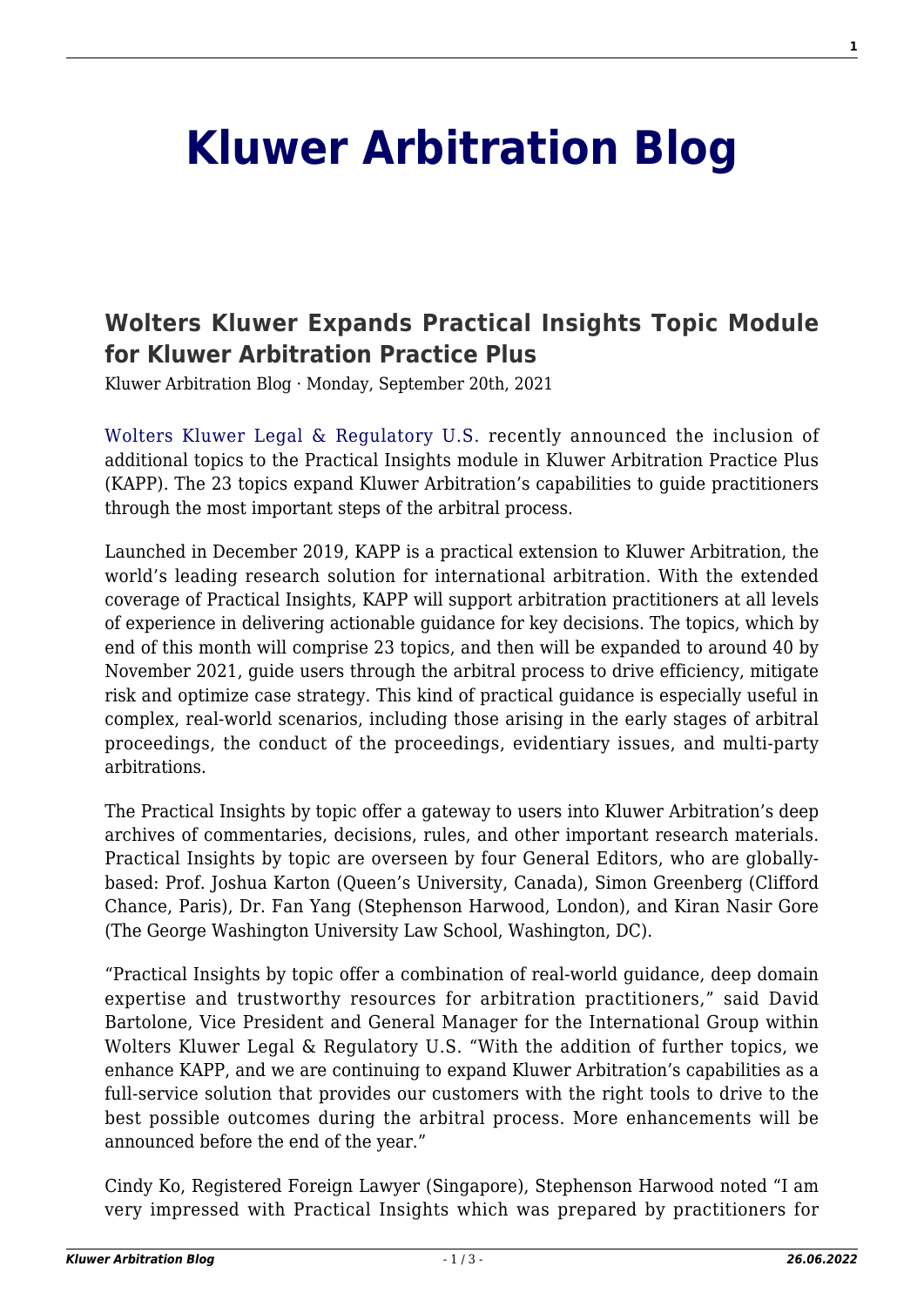practitioners. The design and set-up shows real attention was given to the needs of a practicing arbitration lawyer. The section on 'Practical Steps' sets this apart from a regular commentary text. The 'Country and Institution Comparison' tab provides easy cross-referencing and comparison of laws in different jurisdictions and arbitral institutional rules at a single glance. It is a very useful tool for any arbitration lawyer given the increasingly international and multi-jurisdictional nature of arbitration work."

Practical Insights, while targeting law firm-based users, also offers superb guidance to a wide range of other users requiring practical guidance, including academics, research institutions, government and corporate legal departments. It is intended to aid the user in:

• Ouickly locating salient information;

 $\mathcal{L}_\text{max}$ 

- Recognizing nuances and understanding non-standard issues;
- Raising 'red flags' and highlighting high impact factors;
- Comparing differences in approach across jurisdictions and institutions; and
- Proceeding to recommended reading for more in-depth analysis.

To learn more, visit the Kluwer Arbitration Practice Plus [webpage.](https://www.wolterskluwer.com/en/solutions/kluwerarbitration/practiceplus)

*To make sure you do not miss out on regular updates from the Kluwer Arbitration Blog, please subscribe [here](http://arbitrationblog.kluwerarbitration.com/newsletter/). To submit a proposal for a blog post, please consult our [Editorial Guidelines.](http://arbitrationblog.kluwerarbitration.com/editorial-guidelines/)*

## **Profile Navigator and Relationship Indicator**

Offers 6,200+ data-driven arbitrator, expert witness and counsel profiles and the ability to explore relationships of 13,500+ arbitration practitioners and experts for potential conflicts of interest.

[Learn how](https://www.wolterskluwer.com/en/solutions/kluwerarbitration/practiceplus?utm_source=arbitrationblog&utm_medium=articleCTA&utm_campaign=article-banner) **[Kluwer Arbitration Practice Plus](https://www.wolterskluwer.com/en/solutions/kluwerarbitration/practiceplus?utm_source=arbitrationblog&utm_medium=articleCTA&utm_campaign=article-banner)** [can support you.](https://www.wolterskluwer.com/en/solutions/kluwerarbitration/practiceplus?utm_source=arbitrationblog&utm_medium=articleCTA&utm_campaign=article-banner)